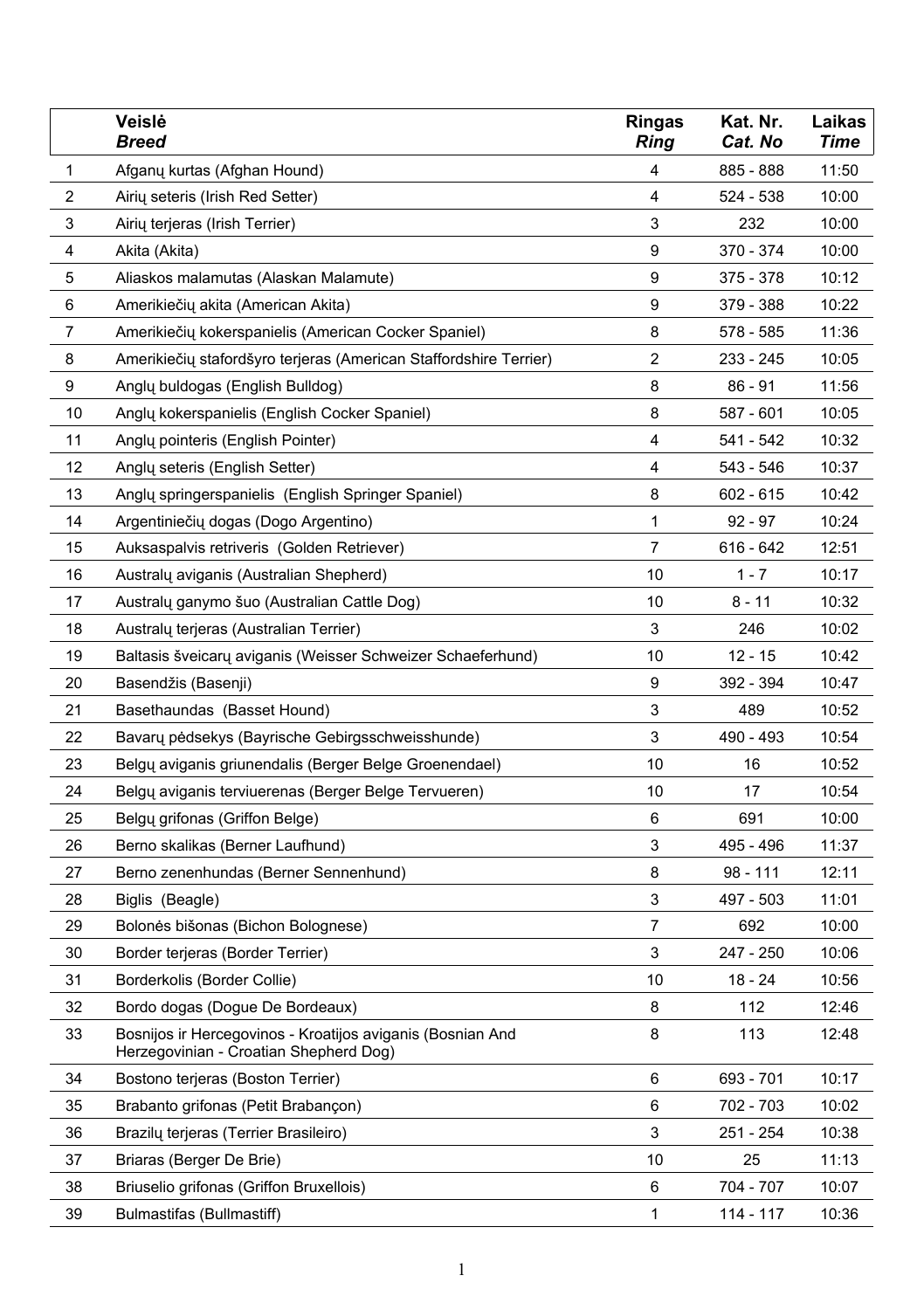| 40 | Bulterjeras (Bull Terrier)                                                    | 2              | 255         | 12:12 |
|----|-------------------------------------------------------------------------------|----------------|-------------|-------|
| 41 | Byveris (Biewer)                                                              | 3              | 920         | 12:11 |
| 42 | Cekų terjeras (Cesky Terrier)                                                 | 3              | 256         | 10:04 |
| 43 | Chodsko šuo (Chodsky Dog)                                                     | 10             | 26 - 27     | 11:15 |
| 44 | Ciau Ciau (Chow Chow)                                                         | 9              | 397 - 398   | 10:52 |
| 45 | Čihuahua ilgaplaukis (Chihuahua (Pelo largo))                                 | 7              | 708 - 712   | 11:16 |
| 46 | Cihuahua trumpaplaukis (Chihuahua (Pelo corto))                               | 7              | 713 - 719   | 10:59 |
| 47 | Cvergšnauceris baltas (Zwergschnauzer (white))                                | 1              | 119         | 11:20 |
| 48 | Cvergšnauceris juodas (Zwergschnauzer (black))                                | 1              | 120 - 134   | 11:22 |
| 49 | Cvergšnauceris juodas su isidabriu (Zwergschnauzer (black and silver))        | 1              | 135 - 143   | 11:59 |
| 50 | Cvergšnauceris pipirai su druska (Zwergschnauzer (pepper and salt))           | 1              | 144 - 150   | 12:21 |
| 51 | Dalmatinas (Dalmatinac)                                                       | 3              | 504 - 510   | 11:18 |
| 52 | Didysis pudelis (pilkas, abrikosinis) (Caniche Grand (grey, fawn))            | 9              | 720 - 728   | 11:56 |
| 53 | Didysis pudelis (ruda, juoda, balta) (Caniche Grand (brown, black,<br>white)) | 9              | 729 - 738   | 12:16 |
| 54 | Dobermanas (Dobermann)                                                        | 1              | 151 - 161   | 10:46 |
| 55 | Džeko Raselo terjeras (Jack Russell Terrier)                                  | 2              | 257 - 265   | 10:52 |
| 56 | Estrelos aviganis ilgaplaukis (Cao de Serra da Estrela (pelo comprido))       | 8              | 162 - 163   | 12:50 |
| 57 | Estų skalikas (Estonian Hound)                                                | 3              | 511         | 11:35 |
| 58 | Eurazijos špicas (Eurasier)                                                   | 5              | 399 - 403   | 10:00 |
| 59 | Falenas (Phalene)                                                             | 7              | 739         | 10:53 |
| 60 | Flamandų buvjė (Bouvier Des Flandres)                                         | 10             | 28          | 11:20 |
| 61 | Garbanotasis bišonas (Bichon a Poil Frise)                                    | 6              | 740 - 752   | 13:19 |
| 62 | Garbanotasis retriveris (Curly Coated Retriever)                              | 7              | 643 - 644   | 12:46 |
| 63 | Hanoverio pėdsekys (Hannover'scher Schweisshund)                              | 3              | 512 - 513   | 11:42 |
| 64 | Havanos bišonas (Bichon Havanais)                                             | 6              | 753 - 755   | 10:39 |
| 65 | Hovavartas (Hovawart)                                                         | 8              | 164         | 12:55 |
| 66 | Ibisos šuo trumpaplaukis (Podenco Ibicenco (pelo corto))                      | 9              | 404 - 408   | 10:57 |
| 67 | Ilgaplaukis kolis (Collie Rough)                                              | 10             | 29 - 37     | 12:12 |
| 68 | Ilgaplaukis nykštukinis taksas (Dachshund Zwerg Langhaar)                     | 5              | 327 - 333   | 12:32 |
| 69 | Ilgaplaukis taksas (Dachshund Standard Langhaar)                              | 5              | 334 - 338   | 12:49 |
| 70 | Ilgaplaukis triušinis taksas (Dachshund Kaninchen Langhaar)                   | 5              | 339         | 12:30 |
| 71 | Ispanų vandens šuo (Perro De Aqua Espanol)                                    | 7              | 646 - 650   | 12:34 |
| 72 | Italų brakas (Bracco Italiano)                                                | 4              | 547 - 549   | 10:47 |
| 73 | Italų spinonas (Spinone Italiano)                                             | $\overline{4}$ | 550 - 551   | 10:54 |
| 74 | Japonų činas (Chin)                                                           | 7              | 756 - 762   | 10:02 |
| 75 | Japonų špicas (Nihon Supittsu)                                                | 5              | 409         | 10:12 |
| 76 | Jorkšyro terjeras (Yorkshire Terrier)                                         | 3              | 266 - 275   | 10:16 |
| 77 | Juodasis rusu terjeras (Russkiy Tchiorny Terrier)                             | 1              | $165 - 169$ | 13:05 |
| 78 | Kanary dogas (Dogo Canario)                                                   | 8              | 171         | 12:57 |
| 79 | Kangalas (Coban Kopegi)                                                       | 8              | 172         | 12:59 |
| 80 | Karaliaus Karolio spanielis (King Charles Spaniel)                            | 7              | 763 - 765   | 10:17 |
| 81 | Kaukazo aviganis (Kavkazskaia Ovtcharka)                                      | 1              | 173 - 174   | 10:00 |
| 82 | Kavalieriaus Karaliaus Karolio spanielis (Cavalier King Charles Spaniel)      | 6              | 766 - 786   | 10:56 |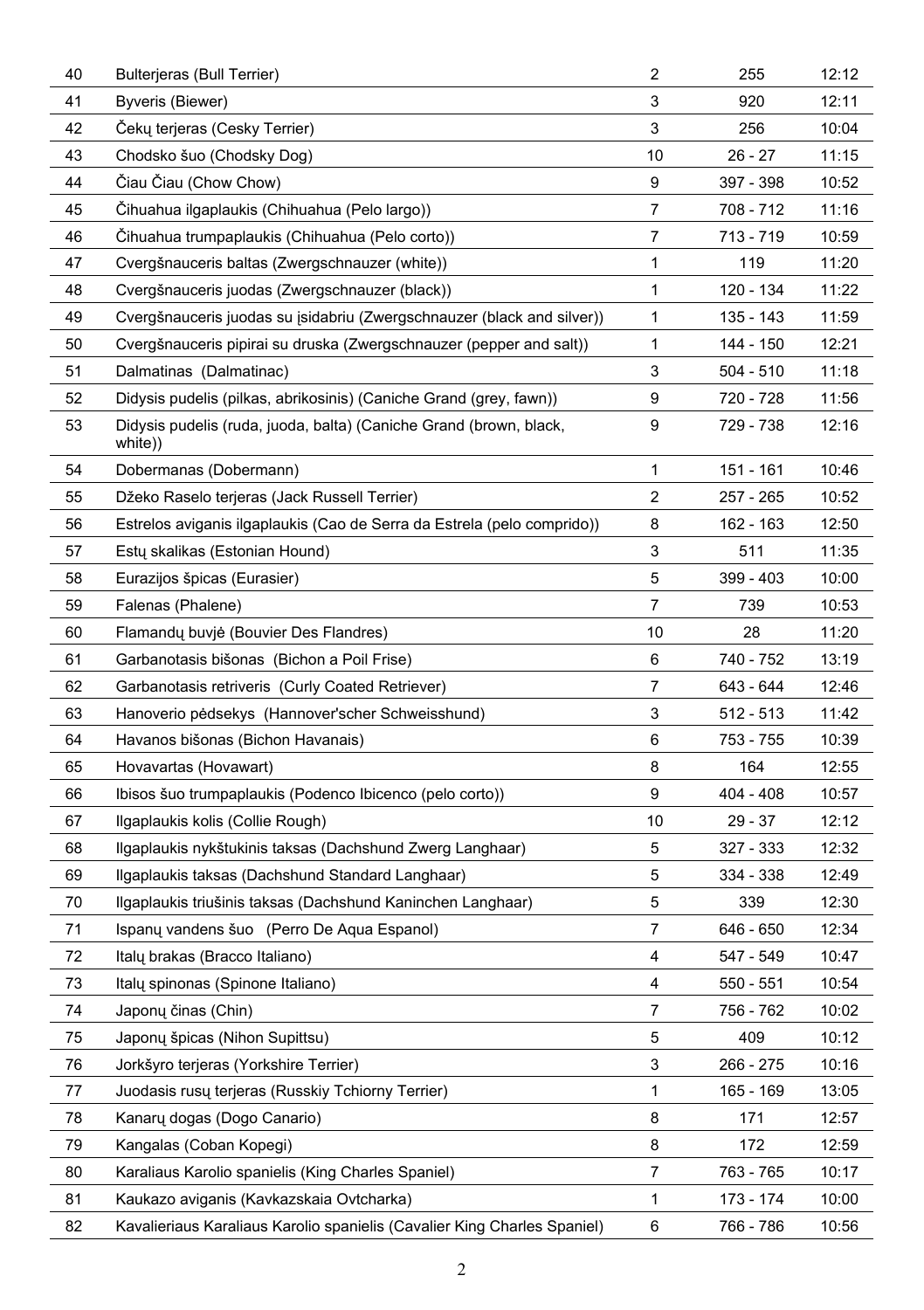| 83  | Kernterjeras (Cairn Terrier)                                                     | 2              | 276 - 284 | 11:16 |
|-----|----------------------------------------------------------------------------------|----------------|-----------|-------|
| 84  | Kiny kuoduotasis šuo (Chinese Crested Dog)                                       | 6              | 787 - 790 | 10:46 |
| 85  | Korsikos šuo (Cane Corso Italiano)                                               | 1              | 175 - 180 | 13:17 |
| 86  | Kromforlenderis (Kromfohrländer)                                                 | 7              | 791 - 793 | 10:24 |
| 87  | Kviečiaspalvis švelniaplaukis terjeras (Irish Soft Coated Wheaten<br>Terrier)    | 3              | 285       | 10:48 |
| 88  | Labradoro retriveris (Labrador Retriever)                                        | 7              | 651 - 660 | 12:12 |
| 89  | Landsyras (Landseer)                                                             | 8              | 181 - 182 | 13:01 |
| 90  | Lapių elniaganis (Lapinporokoira)                                                | 5              | 410       | 10:14 |
| 91  | Lasos apsas (Lhasa Apso)                                                         | $\overline{7}$ | 794 - 798 | 10:31 |
| 92  | Lenkų žemumų aviganis (Polski Owczarek Nizinny)                                  | 10             | 40        | 11:22 |
| 93  | Leonbergeris (Leonberger)                                                        | $\mathbf{1}$   | 183 - 187 | 13:32 |
| 94  | Levretė (Piccolo Levriero Italiano)                                              | 4              | 889 - 890 | 12:00 |
| 95  | Lietuvių skalikas (Lithuanian Hound)                                             | 3              | 921 - 927 | 12:13 |
| 96  | Lygiaplaukis retriveris (Flat Coated Retriever)                                  | $\overline{7}$ | 662 - 668 | 11:55 |
| 97  | Maltos bišonas (Maltese)                                                         | 6              | 799 - 811 | 12:45 |
| 98  | Mastifas (Mastiff)                                                               | 8              | 188       | 13:06 |
| 99  | Mažasis pudelis (pilkas, abrikosinis) (Caniche Moyen (grey, fawn))               | 9              | 812 - 814 | 12:41 |
| 100 | Mažasis pudelis (ruda, juoda, balta) (Caniche Moyen (brown, black,<br>white))    | 9              | 815 - 822 | 12:48 |
| 101 | Miniatiūrinis Amerikos aviganis (Miniature American Shepherd)                    | 10             | $42 - 43$ | 13:08 |
| 102 | Mitelšnauceris juodas (Schnauzer (black))                                        | 1              | 189       | 11:13 |
| 103 | Mitelšnauceris pipirai su druska (Schnauzer (pepper and salt))                   | 1              | 190 - 191 | 11:15 |
| 104 | Mopsas (Pug)                                                                     | 6              | 823 - 830 | 11:41 |
| 105 | Naujosios Skotijos retriveris (Nova Scotia Duck Tolling Retriever)               | 8              | 669 - 675 | 11:14 |
| 106 | Niūfaundlendas (Newfoundland)                                                    | $\mathbf{1}$   | 192 - 194 | 13:44 |
| 107 | Norboteno špicas (Norbottenspets)                                                | 5              | 411 - 412 | 10:16 |
| 108 | Norfolko terjeras (Norfolk Terrier)                                              | 2              | 287 - 291 | 11:38 |
| 109 | Norvidžo terjeras (Norwich Terrier)                                              | 2              | 292 - 293 | 11:50 |
| 110 | Nykštukinis bulterjeras (Bull Terrier (Miniature))                               | $\overline{2}$ | 294 - 298 | 11:55 |
| 111 | Nykštukinis pinčeris (Zwergpinscher)                                             | 1              | 195 - 196 | 13:00 |
| 112 | Nykštukinis pudelis (pilkas, abrikosinis) (Caniche Nain (grey, fawn))            | 9              | 831 - 834 | 13:05 |
| 113 | Nykštukinis pudelis (ruda, juoda, balta) (Caniche Nain (brown, black,<br>white)) | 9              | 835 - 842 | 13:15 |
| 114 | Olandų mažasis spanielis (Kooikerhondje)                                         | 8              | 676 - 677 | 10:00 |
| 115 | Papiljonas (Papillon)                                                            | 6              | 843 - 847 | 12:01 |
| 116 | Pastoriaus Raselo terjeras (Parson Russell Terrier)                              | 2              | 299       | 11:14 |
| 117 | Pekinas (Pekingese)                                                              | 7              | 848 - 851 | 10:43 |
| 118 | Peru plikasis šuo (didysis) (Perro sin pelo del Perú (grande))                   | 5              | 413       | 10:21 |
| 119 | Pinčeris (Deutsche Pinscher)                                                     | 1              | 197 - 198 | 12:55 |
| 120 | Portugalų vandens šuo (Cao de Agua Portugues)                                    | 7              | 678       | 11:53 |
| 121 | Prahos žiurkutis (Prazsky Krysarik)                                              | 9              | 852       | 11:54 |
| 122 | Prancūzų buldogas (Bouledogue Francais)                                          | 6              | 853 - 861 | 12:13 |
| 123 | Pulis (juodas, rudas, pilkas) (Puli (black, fawn, grey))                         | 10             | 44 - 47   | 11:24 |
| 124 | Pumis (Pumi)                                                                     | 10             | 48        | 11:34 |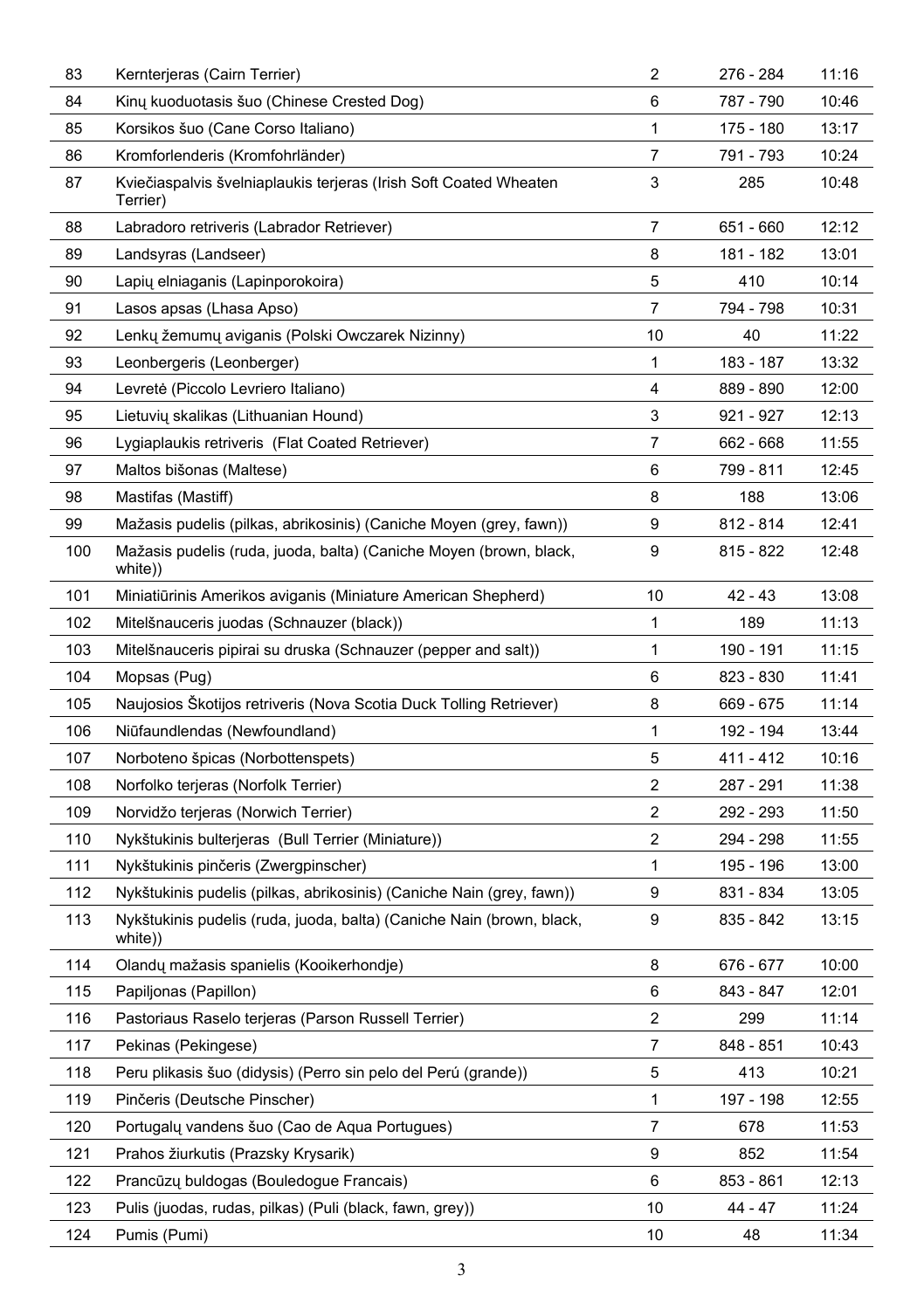| 125 | Rodezijos ridžbekas (Rhodesian Ridgeback)                        | 3              | $514 - 520$ | 11:47 |
|-----|------------------------------------------------------------------|----------------|-------------|-------|
| 126 | Romanijos vandens šuo (Lagotto Romagnolo)                        | 7              | 679 - 688   | 11:28 |
| 127 | Rotveileris (Rottweiler)                                         | 8              | 199 - 203   | 13:08 |
| 128 | Rusų ilgaplaukis kurtas (Borzoi)                                 | 4              | 891 - 894   | 12:05 |
| 129 | Rusų margasis bišonas (Russkaya tsvetnaya bolonka)               | 3              | 928         | 12:30 |
| 130 | Rusy žaisliukas trumpaplaukis (Russian Toy Smooth-haired)        | 7              | 862         | 10:57 |
| 131 | Ryzenšnauceris juodas (Riesenschnauzer (black))                  | 1              | 204 - 210   | 12:38 |
| 132 | Saliukis (Saluki)                                                | 4              | 895 - 901   | 12:15 |
| 133 | Samojedas (Samoiedskaja sabaka)                                  | 9              | 414 - 421   | 11:09 |
| 134 | Sapendojas (Schapendoes)                                         | 10             | 49 - 51     | 11:36 |
| 135 | Sarpėjus (Shar Pei)                                              | 8              | 211         | 13:18 |
| 136 | Šeltis (Shetland Sheepdog)                                       | 10             | $52 - 60$   | 11:43 |
| 137 | Si cu (Shih Tzu)                                                 | 6              | 864 - 869   | 13:51 |
| 138 | Siba (Shiba)                                                     | 9              | 422 - 427   | 11:29 |
| 139 | Sibiro haskis (Siberian Husky)                                   | 9              | 429 - 432   | 11:44 |
| 140 | Siperkas (Schipperke)                                            | 10             | $61 - 63$   | 12:05 |
| 141 | Siurkščiaplaukis nykštukinis taksas (Dachshund Zwerg Rauhhaar)   | 5              | 340 - 344   | 13:03 |
| 142 | Siurkščiaplaukis taksas (Dachshund Standard Rauhhaar)            | 5              | 345 - 348   | 13:15 |
| 143 | Siurkščiaplaukis triušinis taksas (Dachshund Kaninchen Rauhhaar) | 5              | 349         | 13:01 |
| 144 | Skoty seteris (Gordon Setter)                                    | 4              | 553 - 556   | 10:59 |
| 145 | Skotų terjeras (Scottish Terrier)                                | 2              | $300 - 302$ | 12:05 |
| 146 | Slugis (Sloughi)                                                 | 4              | $902 - 903$ | 12:32 |
| 147 | Stafordšyro bulterjeras (Staffordshire Bull Terrier)             | $\overline{2}$ | 303 - 308   | 10:37 |
| 148 | Suo liūtukas (Lowchen)                                           | 6              | 870         | 13:17 |
| 149 | Suomių - Lapių špicas (Suomenlapinkoira)                         | 5              | 433 - 438   | 10:23 |
| 150 | Suomių laika (Suomenpystykorva)                                  | 5              | 439         | 10:38 |
| 151 | Suomių skalikas (Suomenajokoira)                                 | 3              | 521 - 523   | 12:04 |
| 152 | Svedų-lapių špicas (Swedish Lapphund)                            | 5              | 440         | 10:40 |
| 153 | Tailando Bangkaew šuo (Thai Bangkaew Dog)                        | 5              | 441         | 10:42 |
| 154 | Tenterfield terjeras (Tenterfield Terrier)                       | 3              | 929         | 12:28 |
| 155 | Tibeto spanielis (Tibetan Spaniel)                               | 7              | 871         | 10:55 |
| 156 | Toipudelis (Caniche Toy)                                         | 9              | 872 - 880   | 13:32 |
| 157 | Trumpaplaukis foksterjeras (Fox Terrier Smooth)                  | 2              | $310 - 311$ | 10:00 |
| 158 | Trumpaplaukis kolis (Collie Smooth)                              | 10             | 64 - 66     | 12:32 |
| 159 | Trumpaplaukis nykštukinis taksas (Dachshund Zwerg Kurzhaar)      | 5              | $350 - 357$ | 13:32 |
| 160 | Trumpaplaukis taksas (Dachshund Standard Kurzhaar)               | 5              | 358 - 364   | 13:44 |
| 161 | Trumpaplaukis triušinis taksas (Dachshund Kaninchen Kurzhaar)    | 5              | 366 - 368   | 13:25 |
| 162 | Trumpaplaukis vengrų vižlas (Hungarian Short-haired Pointer)     | 4              | 557 - 569   | 11:09 |
| 163 | Tulearo bišonas (Coton De Tulear)                                | 6              | 881 - 884   | 12:35 |
| 164 | Vakary Skotijos baltasis terjeras (West Highland White Terrier)  | 2              | $313 - 325$ | 12:14 |
| 165 | Valy korgis kardiganas (Welsh Corgi Cardigan)                    | 10             | 67 - 71     | 12:39 |
| 166 | Valų korgis pembrukas (Welsh Corgi Pembroke)                     | 10             | 72 - 78     | 12:51 |
| 167 | Valy springerspanielis (Welsh Springer Spaniel)                  | 8              | 689 - 690   | 11:31 |